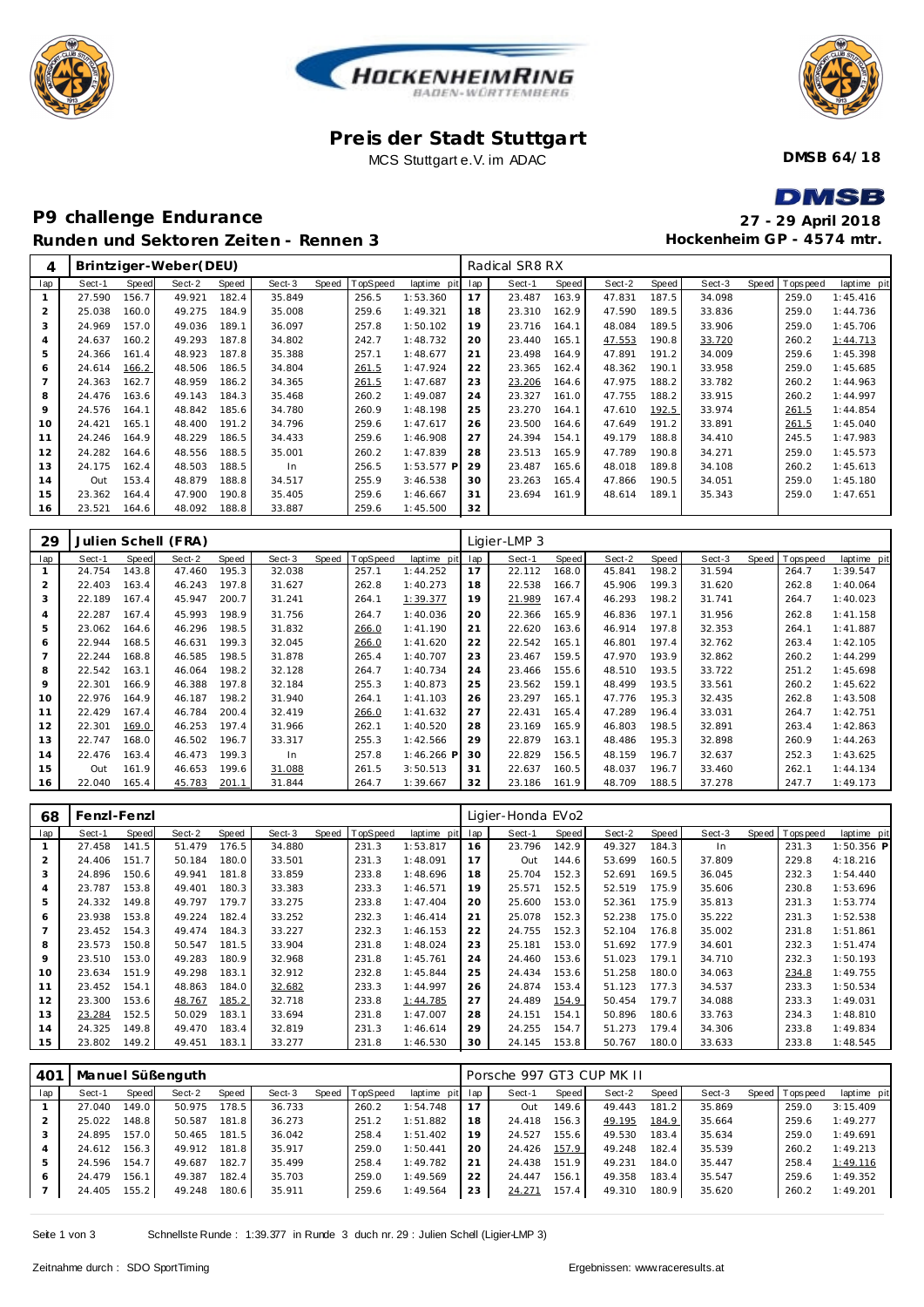



## **Pre is der Stadt Stuttgart** MCS Stuttgart e.V. im ADAC



**DMSB 64/18**

**DMSB** 

# **P9 challenge Endurance 27 - 29 April 2018**

#### **Hockenheim GP - 4574 mtr. Runden und Sektoren Zeiten - Rennen 3** 24.496 156.5 49.447 182.7 35.542 259.0 1:49.485 24.659 155.4 24.489 154.7 49.822 184.0 35.689 260.2 1:50.000 24.342 154.7 51.444 184.3 35.614 218.2 1:51.400 24.300 155.8 49.642 183.4 36.303 259.0 1:50.245 24.476 157.2 49.468 182.7 35.533 260.9 1:49.477 14 24.721 155.8 49.454 184.3 35.556 24.682 142.1 51.219 182.1 35.951 259.6 1:51.852 24.670 155.4 49.748 182.4 In 259.6 1:55.079 **P** 24 24.910 153.4 49.210 183.4 35.406 259.6 1:49.526<br>25 24.667 155.2 49.736 182.7 35.417 259.0 1:49.820 25 24.667 155.2 49.736 182.7 35.417<br>26 24.766 156.3 49.311 184.0 35.504 24.766 156.3 49.311 184.0 35.504 260.2 1:49.581 27 24.880 154.9 49.310 183.4 35.940 260.2 1:50.130<br>28 24.682 156.3 49.201 183.4 35.794 2<u>61.5</u> 1:49.677 24.682 156.3 49.201 183.4 35.794 261.5 1:49.677 24.3 50.536 184.3 37.131 24.668 155.4 49.503 182.4 35.824 260.2 1:49.995 24.716 147.7 49.661 183.1 35.793 259.6 1:50.170

| 520 | Glaser-Joos |       |        |       |        |       |          |                 |    | Porsche 997 |       |        |       |        |                 |              |
|-----|-------------|-------|--------|-------|--------|-------|----------|-----------------|----|-------------|-------|--------|-------|--------|-----------------|--------------|
| lap | Sect-1      | Speed | Sect-2 | Speed | Sect-3 | Speed | TopSpeed | laptime pit lap |    | Sect-1      | Speed | Sect-2 | Speed | Sect-3 | Speed Tops peed | laptime pit  |
|     | 25.039      | 155.2 | 48.599 | 185.2 | 34.196 |       | 262.1    | 1:47.834        | 12 | 23.689      | 160.7 | 49.164 | 184.3 | 35.104 | 259.6           | 1:47.957     |
|     | 23.636      | 160.2 | 48.282 | 185.2 | 34.131 |       | 260.9    | 1:46.049        | 13 | 23.793      | 159.5 | 48.579 | 184.3 | 35.141 | 259.0           | 1:47.513     |
| 3   | 23.399      | 161.7 | 47.789 | 187.2 | 33.900 |       | 259.6    | 1:45.088        | 14 | 23.914      | 156.3 | 49.128 | 181.8 | In.    | 258.4           | $1:53.191$ P |
| 4   | 23.527      | 161.2 | 47.919 | 186.9 | 33.982 |       | 261.5    | 1:45.428        | 15 | Out         | 150.6 | 49.340 | 183.7 | 34.321 | 258.4           | 3:35.269     |
| 5   | 23.375      | 159.3 | 48.284 | 184.3 | 34.289 |       | 262.1    | 1:45.948        | 16 | 24.174      | 150.2 | 49.135 | 182.4 | 34.076 | 257.1           | 1:47.385     |
| 6   | 23.737      | 158.6 | 48.511 | 184.3 | 34.315 |       | 259.0    | 1:46.563        | 17 | 23.360      | 158.4 | 47.805 | 185.6 | 33.983 | 260.2           | 1:45.148     |
|     | 23.826      | 161.0 | 48.280 | 186.2 | 34.412 |       | 261.5    | 1:46.518        | 18 | 24.353      | 158.8 | 47.916 | 184.9 | 33.761 | 259.6           | 1:46.030     |
| 8   | 23.573      | 159.8 | 48.591 | 187.8 | 34.375 |       | 260.9    | 1:46.539        | 19 | 23.512      | 159.8 | 47.742 | 181.5 | 33.990 | 258.4           | 1:45.244     |
| 9   | 23.844      | 158.1 | 48.706 | 186.9 | 34.673 |       | 259.0    | 1:47.223        | 20 | 23.461      | 158.4 | 48.105 | 183.1 | 33.815 | 257.1           | 1:45.381     |
| 10  | 24.007      | 160.5 | 48.564 | 182.4 | 34.645 |       | 261.5    | 1:47.216        | 21 | 27.058      | 122.7 | 52.062 | 179.4 | In.    | 235.3           | $2:00.356$ P |
|     | 23.873      | 159.8 | 49.437 | 184.9 | 34.610 |       | 257.8    | 1:47.920        | 22 |             |       |        |       |        |                 |              |

| 620 |        |       | Hermann Speck (DEU) |       |        |       |          |              |     | 997 GT3 R |       |        |       |        |       |             |             |
|-----|--------|-------|---------------------|-------|--------|-------|----------|--------------|-----|-----------|-------|--------|-------|--------|-------|-------------|-------------|
| lap | Sect-1 | Speed | Sect-2              | Speed | Sect-3 | Speed | TopSpeed | laptime pit  | lap | Sect-1    | Speed | Sect-2 | Speed | Sect-3 | Speed | T ops pee d | laptime pit |
|     | 24.711 | 161.9 | 47.347              | 188.5 | 33.190 |       | 259.0    | 1:45.248     | 17  | Out       |       | 47.789 | 188.5 | 33.593 |       | 256.5       | 4:14.316    |
|     | 23.210 | 169.0 | 46.846              | 191.2 | 33.193 |       | 258.4    | 1:43.249     | 18  | 22.900    |       | 46.938 | 190.5 | 33.148 |       | 258.4       | 1:42.986    |
|     | 22.835 | 166.7 | 46.691              | 191.5 | 33.207 |       | 262.1    | 1:42.733     | 19  | 22.900    |       | 47.124 | 192.2 | 32.916 |       | 259.0       | 1:42.940    |
|     | 23.083 | 168.0 | 46.682              | 191.5 | 33.178 |       | 260.9    | 1:42.943     | 20  | 22.996    | 166.9 | 47.317 | 190.1 | 33.264 |       | 261.5       | 1:43.577    |
| 5   | 23.019 | 167.7 | 46.723              | 189.5 | 33.027 |       | 261.5    | 1:42.769     | 21  | 23.033    | 166.4 | 47.012 | 189.8 | 33.221 |       | 259.6       | 1:43.266    |
| 6   | 22.864 | 167.2 | 47.061              | 189.5 | 33.964 |       | 259.6    | 1:43.889     | 22  | 22.864    | 174.5 | 46.792 | 187.2 | 33.026 |       | 260.2       | 1:42.682    |
|     | 22.898 | 165.9 | 46.848              | 191.2 | 33.142 |       | 260.2    | 1:42.888     | 23  | 22.849    | 167.7 | 47.419 | 170.1 | 33.703 |       | 260.2       | 1:43.971    |
| 8   | 22.685 | 170.3 | 46.879              | 192.2 | 32.897 |       | 260.9    | 1:42.461     | 24  | 25.875    | 164.6 | 47.538 | 192.2 | 36.003 |       | 260.2       | 1:49.416    |
| 9   | 22.715 | 170.3 | 46.810              | 190.5 | 33.222 |       | 260.2    | 1:42.747     | 25  | 23.529    | 170.9 | 47.135 | 193.2 | 33.401 |       | 258.4       | 1:44.065    |
| 10  | 22.851 | 166.2 | 46.871              | 190.1 | 33.447 |       | 259.0    | 1:43.169     | 26  | 22.962    |       | 47.413 | 189.5 | 33.969 |       | 264.1       | 1:44.344    |
| 11  | 22.850 | 168.8 | 47.223              | 189.1 | 33.305 |       | 260.2    | 1:43.378     | 27  | 23.057    |       | 47.202 | 189.1 | 33.874 |       | 260.9       | 1:44.133    |
| 12  | 22.900 | 172.0 | 47.445              | 189.8 | 33.708 |       | 261.5    | 1:44.053     | 28  | 23.264    | 172.5 | 47.407 | 190.5 | 33.802 |       | 261.5       | 1:44.473    |
| 13  | 23.946 | 170.3 | 47.787              | 189.1 | 43.098 |       | 260.2    | 1:54.831     | 29  | 23.278    | 160.7 | 47.352 | 191.2 | 33.553 |       | 262.1       | 1:44.183    |
| 14  | 23.391 | 158.4 | 47.331              | 190.8 | 33.668 |       | 258.4    | 1:44.390     | 30  | 22.978    |       | 46.975 | 191.2 | 33.547 |       | 261.5       | 1:43.500    |
| 15  | 23.388 | 169.8 | 47.350              | 189.5 | 33.630 |       | 260.2    | 1:44.368     | 31  | 23.108    |       | 47.685 | 190.5 | 34.154 |       | 259.6       | 1:44.947    |
| 16  | 23.239 | 163.1 | 47.344              | 191.5 | In.    |       | 261.5    | $1:50.041$ P | 32  | 23.570    | 167.4 | 47.434 | 191.2 | 33.754 |       | 261.5       | 1:44.758    |

| 623            | Minsky-Foster |       |        |       |        |       |          |             |     | Porsche 991 GT3 R |       |        |       |        |       |                 |              |
|----------------|---------------|-------|--------|-------|--------|-------|----------|-------------|-----|-------------------|-------|--------|-------|--------|-------|-----------------|--------------|
| lap            | Sect-1        | Speed | Sect-2 | Speed | Sect-3 | Speed | TopSpeed | laptime pit | lap | Sect-1            | Speed | Sect-2 | Speed | Sect-3 | Speed | <b>Topspeed</b> | laptime pit  |
|                | 23.265        | 154.3 | 46.875 | 190.8 | 32.112 |       | 257.8    | 1:42.252    | 17  | 22.469            | 159.5 | 46.610 | 191.8 | 32.538 |       | 260.2           | 1:41.617     |
| $\overline{2}$ | 22.257        | 161.7 | 46.218 | 189.5 | 31.887 |       | 259.0    | 1:40.362    | 18  | 22.523            | 157.2 | 46.823 | 191.5 | In     |       | 260.2           | $1:47.606$ P |
| 3              | 21.948        | 158.8 | 46.281 | 192.2 | 31.977 |       | 259.0    | 1:40.206    | 19  | Out               | 144.0 | 50.276 | 184.3 | 35.422 |       | 255.3           | 3:48.521     |
| 4              | 22.258        | 161.9 | 46.301 | 192.2 | 32.035 |       | 259.6    | 1:40.594    | 20  | 24.272            | 154.3 | 48.340 | 184.3 | 35.326 |       | 257.1           | 1:47.938     |
| 5              | 22.700        | 159.8 | 46.378 | 190.1 | 32.054 |       | 260.9    | 1:41.132    | 21  | 24.051            | 152.8 | 48.293 | 183.1 | 34.807 |       | 257.8           | 1:47.151     |
| 6              | 22.742        | 160.0 | 46.625 | 191.5 | 32.063 |       | 259.6    | 1: 41.430   | 22  | 23.562            | 157.7 | 48.152 | 185.6 | 34.955 |       | 259.6           | 1:46.669     |
| 7              | 22.134        | 160.2 | 46.458 | 192.2 | 32.012 |       | 260.2    | 1:40.604    | 23  | 23.842            | 158.4 | 48.316 | 187.2 | 34.531 |       | 258.4           | 1:46.689     |
| 8              | 22.263        | 157.9 | 46.367 | 192.2 | 32.022 |       | 260.2    | 1:40.652    | 24  | 23.597            | 158.6 | 47.700 | 184.9 | 34.520 |       | 259.6           | 1:45.817     |
| 9              | 22.393        | 161.2 | 46.622 | 192.2 | 32.287 |       | 260.2    | 1:41.302    | 25  | 23.875            | 157.9 | 47.726 | 186.9 | 34.537 |       | 258.4           | 1:46.138     |
| 10             | 22.479        | 160.5 | 46.435 | 193.2 | 32.132 |       | 259.6    | 1:41.046    | 26  | 23.587            | 158.1 | 47.774 | 188.2 | 34.693 |       | 259.6           | 1:46.054     |
| 11             | 22.254        | 160.7 | 46.772 | 191.5 | 32.320 |       | 260.9    | 1:41.346    | 27  | 23.745            | 159.5 | 47.794 | 185.2 | 34.379 |       | 260.2           | 1:45.918     |
| 12             | 22.202        | 161.0 | 46.419 | 190.5 | 32.235 |       | 261.5    | 1:40.856    | 28  | 24.996            | 154.3 | 49.374 | 181.5 | 35.409 |       | 259.0           | 1:49.779     |
| 13             | 22.503        | 161.0 | 46.443 | 191.2 | 33.313 |       | 261.5    | 1:42.259    | 29  | 24.123            | 157.2 | 48.546 | 185.9 | 35.101 |       | 259.6           | 1:47.770     |
| 14             | 22.422        | 160.7 | 46.530 | 192.2 | 32.496 |       | 260.9    | 1:41.448    | 30  | 24.359            | 156.7 | 49.369 | 183.7 | 35.289 |       | 259.6           | 1:49.017     |
| 15             | 22.451        | 161.0 | 46.469 | 193.2 | 32.438 |       | 259.6    | 1:41.358    | 31  | 24.140            | 156.3 | 48.726 | 183.7 | 35.470 |       | 259.0           | 1:48.336     |
| 16             | 22.618        | 156.3 | 46.704 | 191.8 | 32.463 |       | 259.0    | 1:41.785    | 32  | 24.193            | 152.1 | 49.014 | 184.9 | 35.414 |       | 257.8           | 1:48.621     |
|                |               |       |        |       |        |       |          |             |     |                   |       |        |       |        |       |                 |              |

|    | 630 Neumann-Rumpfkeil |                           |                                  |  |  | Porsche 997 |  |  |       |                                                                                                         |
|----|-----------------------|---------------------------|----------------------------------|--|--|-------------|--|--|-------|---------------------------------------------------------------------------------------------------------|
| ap |                       | Sect-1 Speed Sect-2 Speed |                                  |  |  |             |  |  |       | Sect-3 Speed TopSpeed laptime pit lap   Sect-1 Speed   Sect-2 Speed   Sect-3 Speed Topspeed laptime pit |
|    |                       |                           | 26.669 152.1 49.476 182.4 35.373 |  |  |             |  |  | 256.5 | 1:45.080                                                                                                |